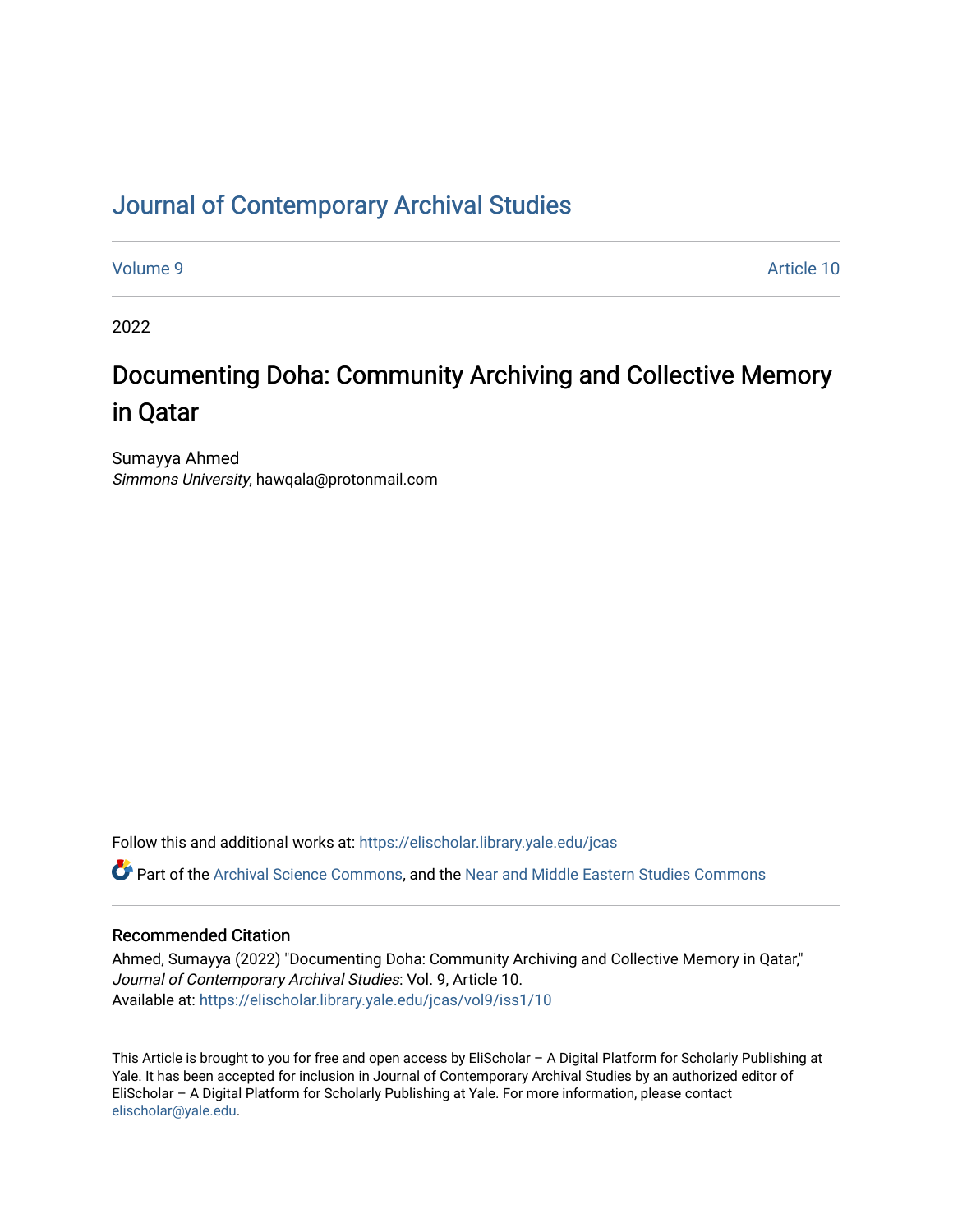# Documenting Doha: Community Archiving and Collective Memory in Qatar

# Cover Page Footnote

My sincere thanks to A. Gilliland, M. Cloonan, and the anonymous peer reviewers.

This article is available in Journal of Contemporary Archival Studies: [https://elischolar.library.yale.edu/jcas/vol9/iss1/](https://elischolar.library.yale.edu/jcas/vol9/iss1/10) [10](https://elischolar.library.yale.edu/jcas/vol9/iss1/10)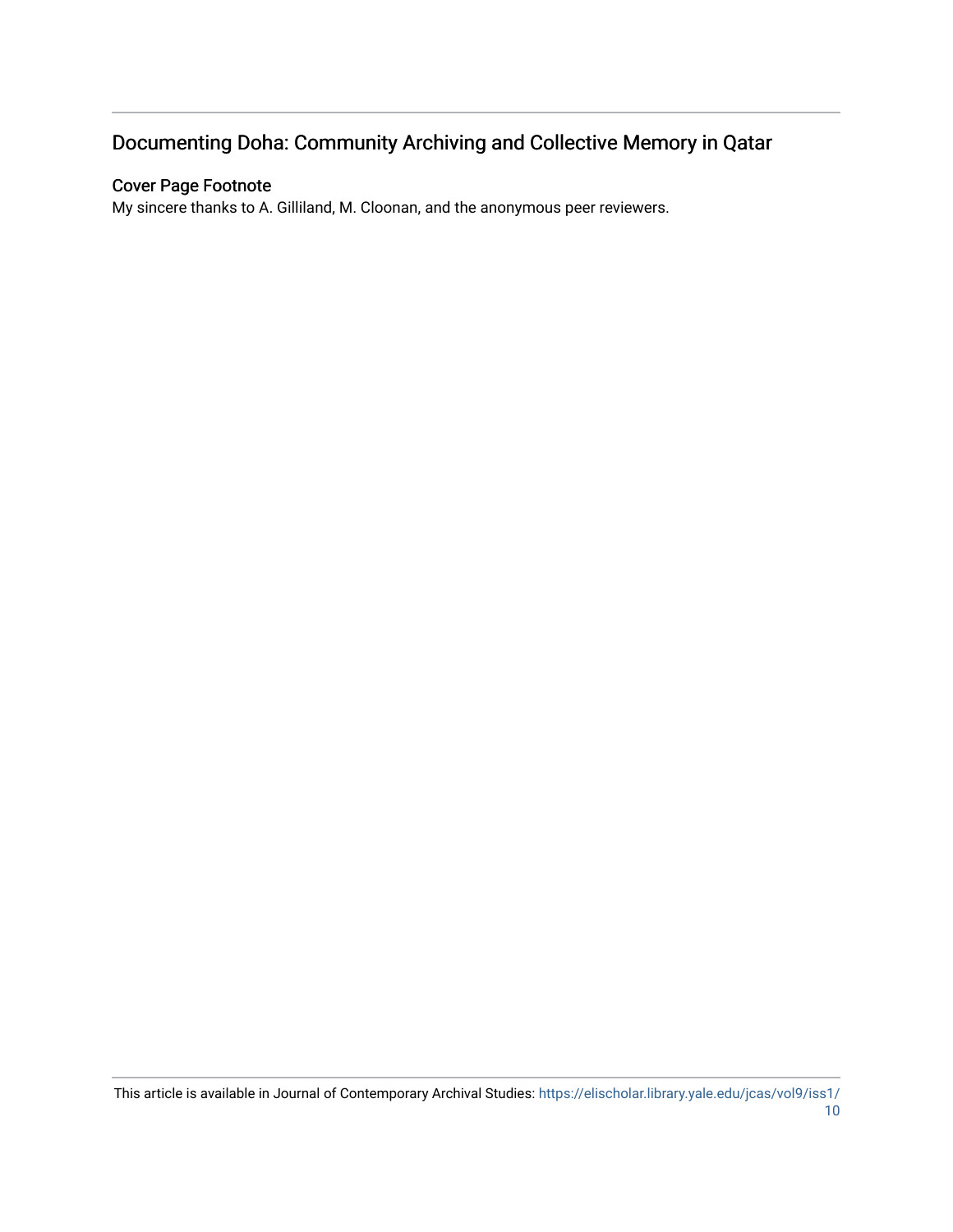# DOCUMENTING DOHA: COLLECTIVE MEMORY AND COMMUNITY ARCHIVING IN QATAR

In the late 1970s, a white British traveler visited the Arabian Gulf nation-state of Qatar. Although his observations are tinged with Orientalist tropes, his comments about Qataris' visiting the newly opened and first Qatar National Museum, if accurate, point to the place the museum occupied in the life of locals. He wrote,

There were, curiously, more Qataris in the museum than anywhere else in the city. . . . Once it had been a fort; now it was a defense of another kind. . . . Inside the airconditioned gloom of the old fort, there were waxworks behind glass illustrating bedu [Bedouin] customs. But it was the people on my side of the glass who interested me most. . . . They stood absorbed in front of waxwork figures who looked exactly like themselves. Did these women come each week to look in the mirror of the museum to reassure themselves that they really existed?<sup>1</sup>

The museum opened in 1975 with an ethnographic collection bought from or donated by the Qatari public.<sup>2</sup> Conceived by Sheikh Khalifa bin Hamad al-Thani (1934–2016), the ruler at the time, as a way to document Qatari cultural heritage, the institution was designed to serve as a counterbalance to development projects financed by the oil revenues he anticipated would significantly change the nature of the society.<sup>3</sup> Today, nearly fifty years later, that first museum has closed but Qatar is now home to multiple contemporary world-class museums. Some scholarship has sought to understand present-day Qataris' relatively low interest in the exhibits of these mainstream museums, sometimes attributing the disinterest to cultural differences instead of considering that many of the museum exhibits, curated by non-Qataris for an international audience, do not appeal to local cultural concerns and interests.

In this article, I demonstrate how Qataris, in not seeing themselves or their communities reflected in these modern-day mainstream institutions, are actively engaging in community archiving activity. I maintain that community archiving activity is happening in Qatar (and other places in the Arabian, also known as Persian, Gulf) because of the estrangement the importation of foreign heritage expertise has caused. I call for us to recognize how everyday Qataris, neither heritage "experts" nor professionally trained archivists and yet possessing expertise in their own cultural practices, have created cultural identity-affirming archival collections within the last decade on social media sites such as Instagram and Twitter. The article draws on my experience teaching graduate students in a Library and Information Science program in Qatar for three years. As an insider/outsider, a Muslim, Black American instructor working at a branch of a British university in Qatar, I was privy to the intellectual discussions of heritage sector colleagues as well as the private reflections of local Qatari and Qatar-born students on the state of heritage projects in their country. Building on these experiences and qualitative research that includes analysis of the content of Qatari social media accounts, this article maintains that in light of the relative absence of relatable representations of their cultural heritage, Qataris have taken to documenting and sharing their cultural heritage materials outside of the formal heritage sector using online social

<sup>&</sup>lt;sup>1</sup> Jonathan Raban, *Arabia: Through the Looking Glass* (London: Eland, 1979), 71–72.

<sup>2</sup> Mariam Ibrahim al-Mulla, "The Development of the First Qatar National Museum," in *Cultural Heritage in the Arabian Peninsula: Debates, Discourses and Practices,* ed. Karen Exell and Trinidad Rico (Farnham, U.K.: Ashgate, 2014), 95.

<sup>&</sup>lt;sup>3</sup> National Museum of Qatar (booklet), n.d.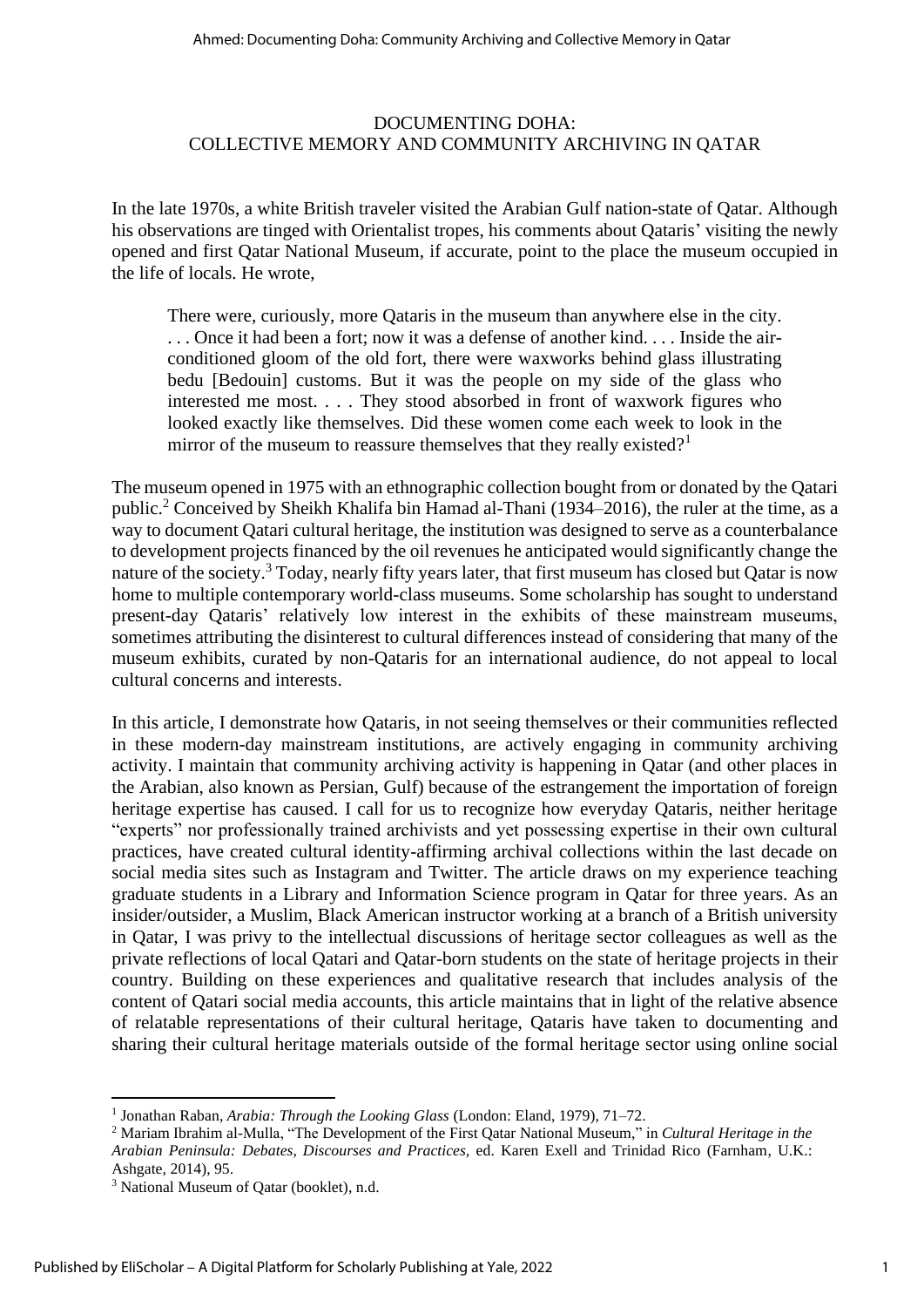media platforms in vibrant, identity-affirming forms of what has come to be referred to in the field of archival studies as community archiving.

Qataris are consciously using social media to create collections that call forth and nurture collective memory in ways and around topics that are not presented in the multimillion-dollar museums in their country. Western heritage experts working in Qatar have claimed that their adherence to international museum standards does not allow them to engage with "local constructs of heritage interpretation and valorization."<sup>4</sup> Such a stance is meant to absolve heritage experts of any fault for the disconnect between what Qataris know and experience as their culture and what is mounted in the museums of the country. It both ignores the cultural specificity of museum practices and standards and downplays the agency, however limited, expatriate heritage experts *do* have in shaping heritage discourses that acknowledge the lived experiences of Qataris and long-term Qatari residents.<sup>5</sup>

In order to understand the development and role of Qatari online community archiving, this article first briefly reviews some background on what has come to be known as the "community archives movement." Turning to Qatar, it provides a brief overview of the history of museums in Qatar, from the established tradition of locally run ethnographic museums operated by laypeople in the Gulf to the "heritage boom" that brought an influx of Western heritage expertise into the country in order to develop the heritage sector.<sup>6</sup> Finally, the piece looks at the social dynamics that led Qataris to document themselves and their memories via social media. By reviewing examples of online community archives, it notes correspondences to the characteristics of community archives that archival scholars have identified. It concludes that many of the collections Qataris have placed online via Instagram and Twitter are indeed community archives in the sense of nontraditional collections "tied to a particular group, often one that may be undocumented or under-documented by traditional archival institutions."7

# **Community, Archives, and Museums**

There is no one standard definition of community archives. However, they are understood to be "collections of material gathered primarily by members of a given community and over whose use community members exercise some level of control." Furthermore, the community actively participates in self-documentation, "making accessible the history of their particular group and/or locality *on their own terms.*"<sup>8</sup> Community archives discourse largely originated in the United Kingdom and United States, in each case taking on characteristics relevant to identity-based archival and heritage activism on the part of communities whose voices and experiences are underor unrepresented, often deliberately, by more mainstream heritage institutions. <sup>9</sup> Although a 2020 anthology on community archives edited by Jeanette Bastian and Andrew Flinn provides discussions of what community archiving looks like in some other national and cultural contexts,

<sup>4</sup> Serena Iervolino, "Qatar's Accelerated Developmental Model," in *Museums of the Arabian Peninsula: Historical Developments and Contemporary Discourses*, ed. Sarina Wakefield (London: Routledge, 2020), 80. <sup>5</sup> Pamela Erskine-Loftus, "Does It Matter If Museum Practices Are Thought of as 'Global'?" in Wakefield, ed.,

*Museums of the Arabian Peninsula*, 209–23.

<sup>6</sup> Gerd Nonneman and Marc Valeri, "The 'Heritage' Boom in the Gulf: Critical and Interdisciplinary Perspectives," *Journal of Arabian Studies* 7, no. 2 (2017): 155–56.

<sup>7</sup> Jeanette Bastian and Andrew Flinn, "Introduction," in *Community Archives, Community Spaces: Heritage, Memory and Identity*, ed. Jeanette Bastian and Andrew Flinn (London: Facet, 2020), xx.

<sup>8</sup> Andrew Flinn, Mary Stevens, and Elizabeth Shepherd, "Whose Memories, Whose Archives? Independent Community Archives, Autonomy and the Mainstream," *Archival Science*, 9, nos.1–2 (2009): 73.

<sup>9</sup> Andrew Flinn, "The Impact of Independent and Community Archives on Professional Archival Thinking and Practice," in *The Future of Archives and Recordkeeping: A Reader,* ed. Jennie Hill (London: Facet, 2011), 151.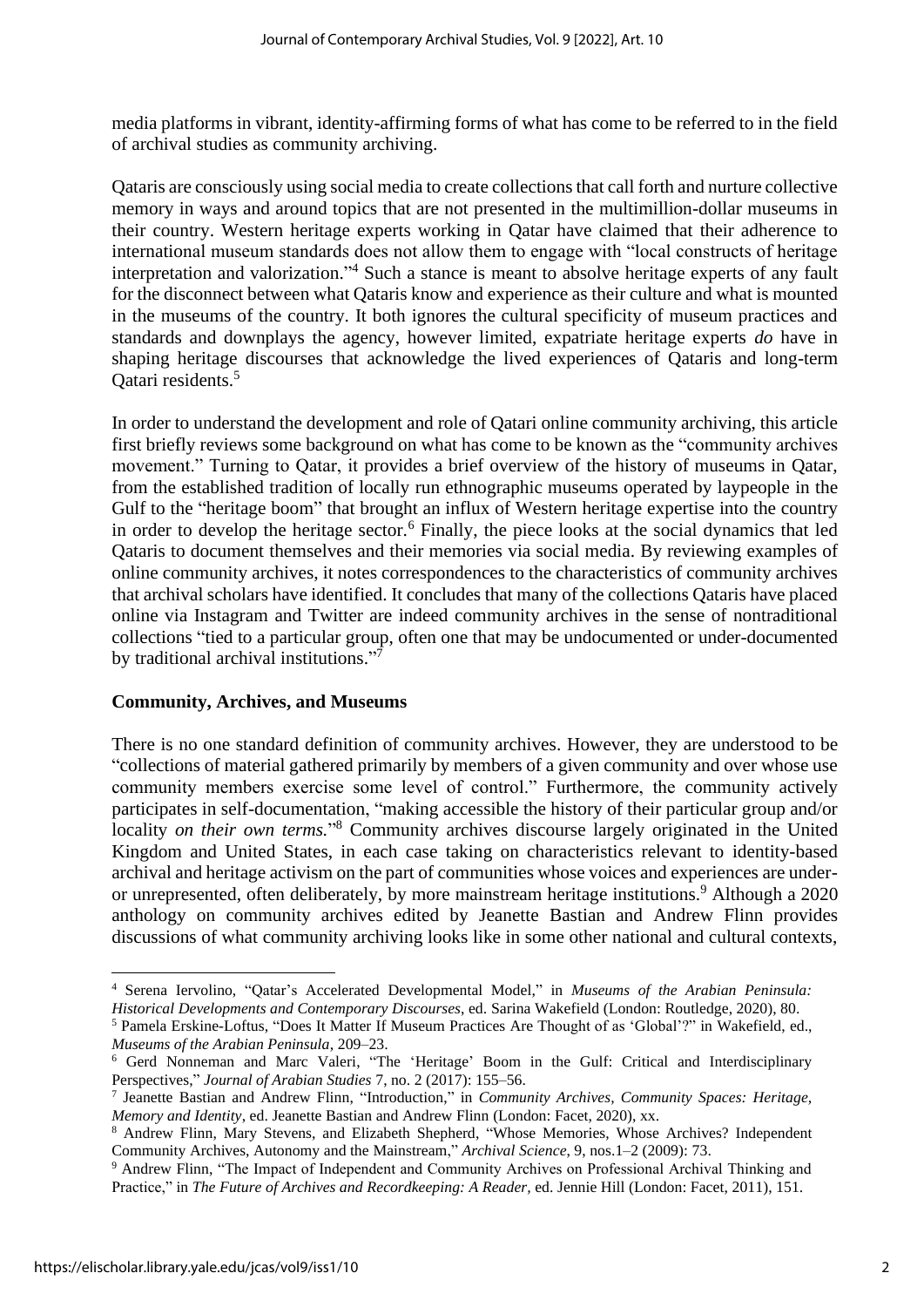it remains unclear the extent to which the community archives models that have received attention in the United States and United Kingdom, and have been celebrated for their ability to make space for nonelite experiences on the historical record, can function or are even appropriate outside of the original cultural contexts in which they developed.<sup>10</sup> For example, archival scholar Anne Gilliland asks, to what extent is it possible for community members in surveillance-heavy autocratic societies to openly produce identity-based narratives that may go against dominant state narratives?<sup>11</sup> Instead of examining the extent to which prevailing community archives models can be universally adopted, this article looks at how Qataris are actually carrying out community archiving activity online, outside of the formal heritage sector. It examines the collections they make to remember and preserve Qatari cultural heritage and argues that one of the impetuses for their activity is the perceived absence of relatable content in the international-facing museums in their country that are shaped by imported and primarily European heritage expertise. It argues that Qataris, who are in the unusual position of being demographic minorities in their own country (due to the presence of a large expatriate population), are eager for ways to safeguard both tangible and intangible cultural heritage.<sup>12</sup> As a result, they have undertaken "community archiving activity" in the manner Paul Long and colleagues describe in which communities self-document as a response to a perceived sense of "cultural injustice" and marginalization of their culture. In this vein, community archiving activity is a conscious intervention in the "representation, interpretation and communication of culture" by a community that produces archives about itself which speak to its experiences and that is for its own consumption.<sup>13</sup>

In the West, community archives have increasingly become the refuge and instrument of the marginalized. By contrast, native Qatari citizens are, in general, neither socially nor economically disadvantaged. However, the adaptation of Qatar's museums (and cultural heritage narratives) to fit a global palette has meant that social media–based Qatari community archiving activities are, like community archives elsewhere, filling "the gap left by mainstream repositories." The initiatives examined in this article meet some of the principles that Michelle Caswell, a leading archival scholar and theorist, delineated for community archives including:

Broad *participation* in all or most aspects of archival collecting from appraisal to description to outreach; shared ongoing *stewardship* of cultural heritage between the archival organization and the larger community it represents; *multiplicity* of voices and formats, including those not traditionally found in mainstream archives such as ephemera and artifacts; and the positioning of archival collecting as a form of *activism* and ongoing *reflexivity* about the shifting nature of community and identity.

Most notably, the online Qatari community archives are alternative spaces where Qataris have made "collective decisions about what is of enduring value to them and to control the means through which stories about their past are constructed."<sup>14</sup>

# **Qatari Community and Qatari Heritage Concerns**

<sup>13</sup> Paul Long et al., "Popular Music, Community Archives and Public History Online: Cultural Justice and the DIY Approach to Heritage," in Bastian and Flinn, eds., *Community Archives, Community Spaces*, 99.

<sup>&</sup>lt;sup>10</sup> Bastian and Flinn, "Introduction."

<sup>&</sup>lt;sup>11</sup> Anne Gilliland, personal communication, May 3, 2018.

<sup>12</sup> Eman Kamel, "Qataris Call for Safeguarding a Heritage That's Slipping Away," *Al Fanar Media*, November 15, 2019, https://www.al-fanarmedia.org/2019/11/qataris-call-for-safeguarding-a-heritage-thats-slipping-away/.

<sup>&</sup>lt;sup>14</sup> Michelle Caswell, "Seeing Yourself in History: Community Archives and the Fight against Symbolic Annihilation," *Public Historian* 36, no. 4 (2014): 31.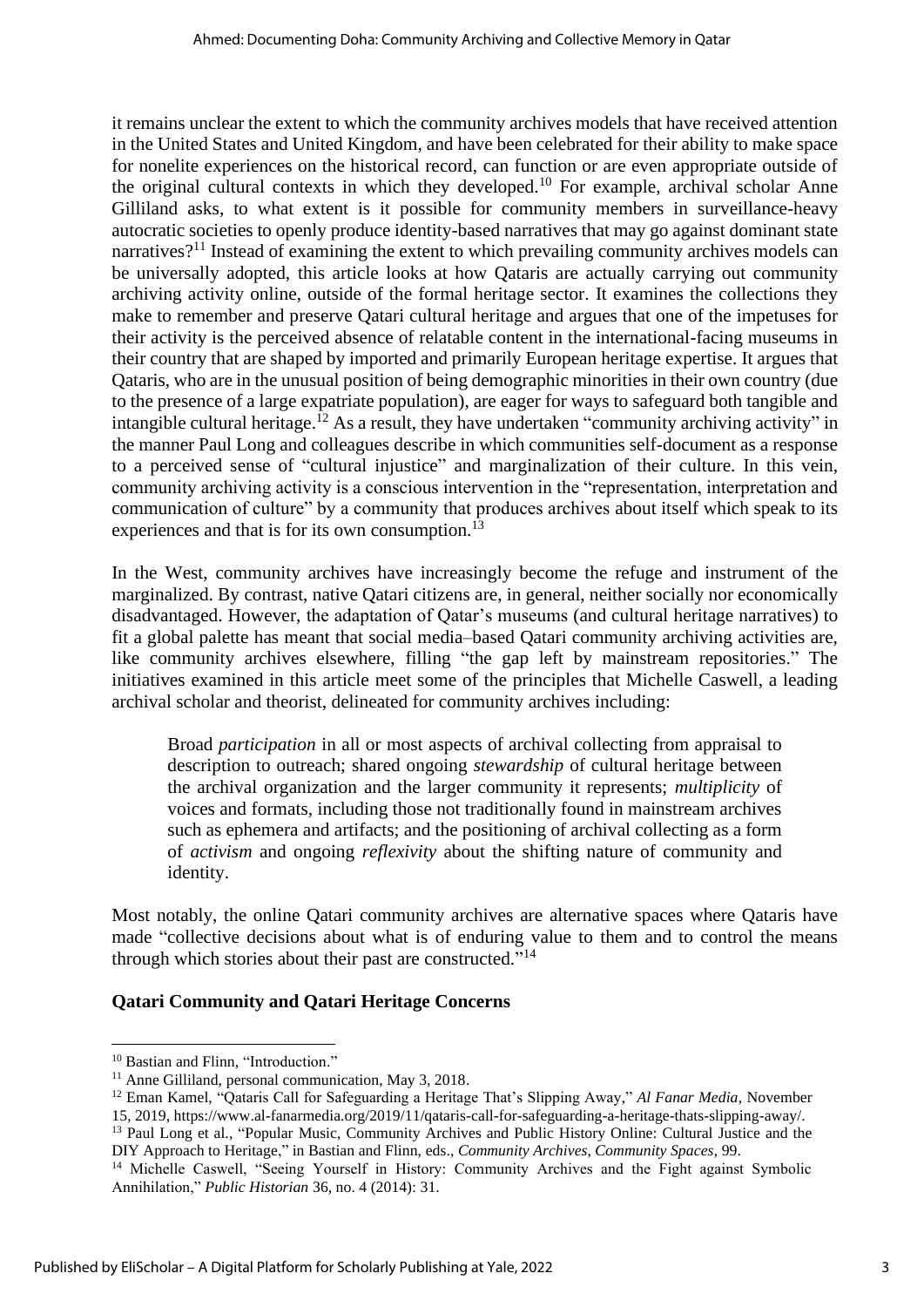The Qatari community is not a monolith but rather the result of historical movements of populations within and to the Gulf region. Within the country, people of African, Bedouin (Arab), and Persian ancestry all see themselves as Qatari in what Mariam al-Hammadi, a leading Qatari heritage scholar, considers a noncompetitive interdependence, while admitting that certain lineages are seen to be better than others. Still, writing a year before the opening of a new National Museum of Qatar, she hoped that the diversity of the Qatari historical experience would not be portrayed as a monolith or even as a binary (desert Bedouin versus coastal village inhabitants).<sup>15</sup>

Prior to the 2019 opening of the new National Museum of Qatar, the Qatar National Research Fund (QNRF) sponsored the UCL-Qatar–based National Museums and the Public Imagination Project, which set out to understand "the social and cultural perception and impact of the National Museum of Qatar [NMoQ] across key demographic groups in Qatar, both Qatari nationals and expatriates."<sup>16</sup> One survey the project undertook of 350 students at Qatar University asked their opinion on how Qatari identity should be presented at the new museum. The results showed that 87 percent of the students preferred "a presentation of different Qatari cultural identities, rather than politically accepting the idea of a unified identity."<sup>17</sup> I infer from this that they wanted the ethnic, religious, tribal, and racial differences that exist among Qataris to be positively highlighted instead of obscured under the guise of a unifying homogenous identity. However, this is not something public museums in Qatar deliver. The relative absence of family and tribal signifiers appears to be purposeful. For example, Jocelyn Sage Mitchell and Scott Curtis considered the documentation of Qatari tribes carried out by the Danish Expedition to the country in 1959 to have produced "inconvenient artefacts" in the form of hundreds of photos and videos of Bedouin life that some might consider "primitive" or embarrassing for modern-day Qataris. The images are inconvenient in that they "depict the diversity of Qatari lifestyles of the past, in contrast to the unified identity narrative of the new national museum."<sup>18</sup> While some photos from the Danish Expedition do hang in the new National Museum, they stand alone, without any contextual captions, and thus lack the relevant panel information that would connect them to specific tribes and tribal practices.

Relatively little of the diversity of the local population can be seen in Qatar's museums (with the exception of the Bin Jelmood slavery museum, which provides a history of the enslavement of people from East Africa and South Asia in Qatar but falls short of connecting the lasting social effects of enslavement to any present-day communities). Yet, the absence of the tribe is perhaps most glaring considering how prominent tribal relations still are for modern-day people in the Gulf. Tribes (*qaba'il*), as extended familial social arrangements in the Gulf, are important sources of stability and connectors with tradition. Sebastian Maisel writes that the tribe has "withstood the pressures of modernity" and even "gained momentum in the current debate over national heritage and identity."<sup>19</sup> Strange, then, that the tribe is so absent from the public museum space, which values national unity narratives over tribal distinctions. The absence of tribes from the formal heritage sector is intentional and meant to avoid inciting any dormant rivalries by seeming to give preference to a specific tribal group. Furthermore, as a Qatari acquaintance explained, this absence

<sup>&</sup>lt;sup>15</sup> Mariam Ibrahim al-Hammadi, "Presentation of Qatari Identity at National Museum of Qatar: Between Imagination and Reality," *Journal of Conservation and Museum Studies* 16, no. 1 (2018): 5.

<sup>&</sup>lt;sup>16</sup> National Museum of Oatar and the Public Imagination Research Project, 2016, https://www.museumsimagination-ucl.com/ [site no longer functional; see https://web.archive.org/web/20190620210035/ https://www.museumsimagination-ucl.com/new-page/].

<sup>&</sup>lt;sup>17</sup> Al-Hammadi, "Presentation of Qatari Identity," 6.

<sup>18</sup> Jocelyn Sage Mitchell and Scott Curtis, "Old Media, New Narratives: Repurposing Inconvenient Artifacts for the National Museum of Qatar," *Journal of Arabian Studies* 8, no. 2 (2018): 210.

<sup>19</sup> Sebastian Maisel, "Tribalism and Family Affairs in the Arabian Peninsula," *Hawwa* 16, nos. 1–3 (2018): 54.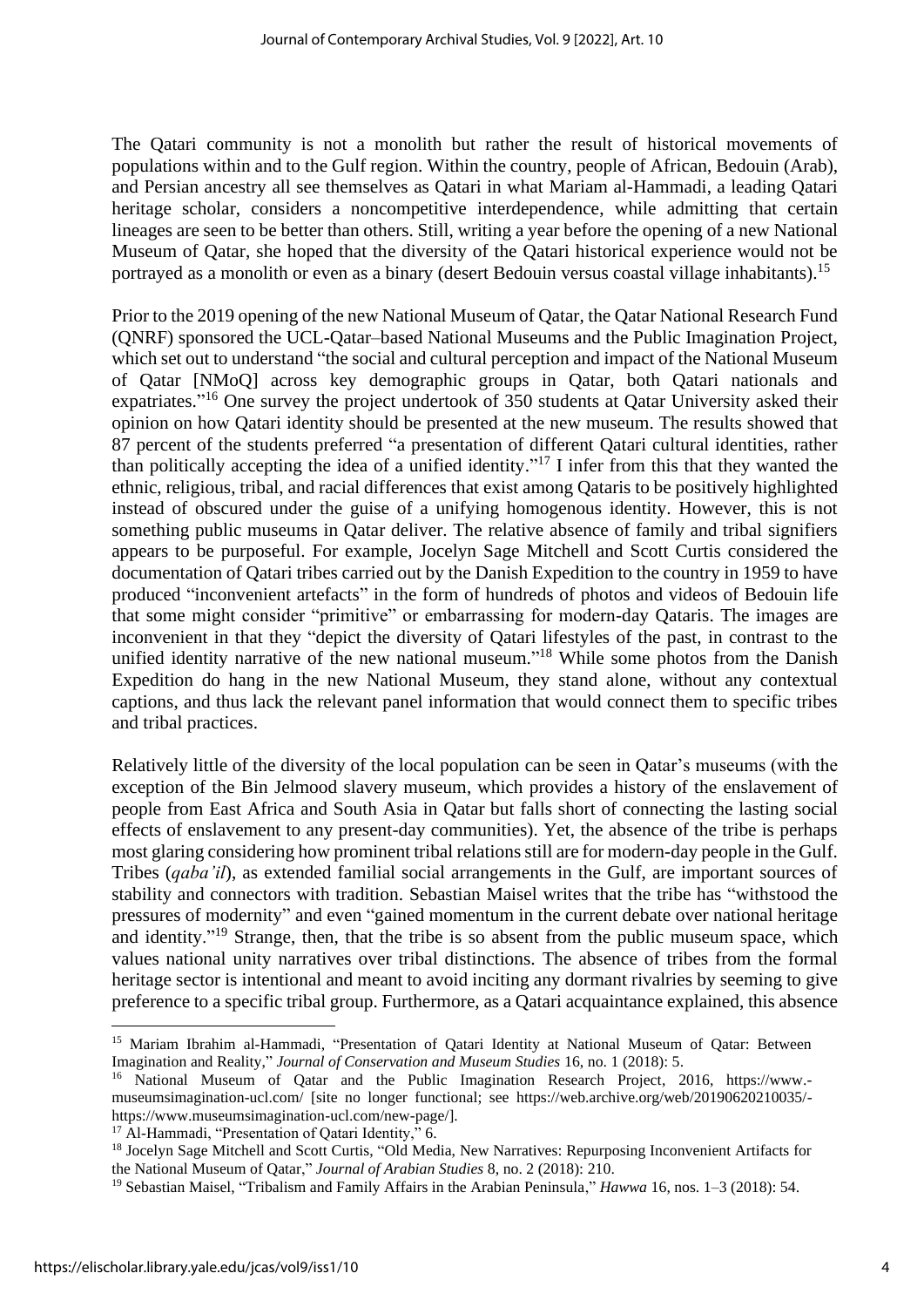also serves to avoid inadvertently honoring or giving prominence to a faction that may not be on good terms with the ruling family. Museums in Qatar have kept tribal relations outside, aiding in the construction of a singular narrative of Qatari identity.

It is noteworthy that Mariam al-Mulla (later al-Hammadi) says the first national museum opened in the 1970s in order to make up for "the absence of a national archives" in light of the role of national archives to nation-building.<sup>20</sup> It was in the first national museum that Sheikh Khalifa intended to preserve Qatar's heritage materials. He established the Qatar National Committee for Collecting Ethnographical Materials, whose members traveled around the country looking to acquire objects for the museum, sometimes by just knocking on doors. The only criteria the committee had for the materials it sought was that they should be "old and Qatari" and could have multiple and new readings in the context of the first national museum.<sup>21</sup> The pivot toward museums in Qatar at that time was "part of a wider, complex desire to provide a *simple* analytical narrative that offered proof of the country's heritage."<sup>22</sup> The museum was to house the documentary proof of Qatari heritage that is, to this day, often casually dismissed by outsiders due to a paucity of written records and material objects.<sup>23</sup>

A museum facilitates nation-building in ways archives may not, because although archival appraisal and description practices are ripe with opportunities for subjective decisions that can define the scope of the historical record, in museums individual objects are consciously and intentionally assembled "in various configurations to produce meaningful narratives." The "collection management, documentation and interpretive traditions" of archives and museums are not redundant, although there is a tendency to classify them both as memory institutions.<sup>24</sup> The sense-making work museum curators do is explicit and intentional in a way that is not professionally acceptable in most traditional archives, although it is common in community archives. 25

# **Identity-Building with the Museum**

The modern museums of Qatar are nation-building projects as much as they are tourist attractions designed to impress international audiences. When in late 2020 the Qatar Central Bank issued the new two hundred riyal note with images of Doha's Museum of Islamic Art and the new National Museum of Qatar, Shaikha Al Mayassa al-Thani, the chair of the Board of Trustees of Qatar Museums (and sister of the country's ruler), explained the choice of the images as "a recognition that museums play a key role in nation's [*sic*] economies and identity building." 26

<sup>20</sup> Mariam al-Mulla, "Collecting the Collection: Changing Qataris' Attitudes and Practices," in *Museums and the Material World: Collecting the Arabian Peninsula,* ed. Pamela Erskine-Loftus (Edinburgh: Museums Etc. 2014), 108; Stefan Berger, "The Role of National Archives in Constructing National Master Narratives in Europe," *Archival Science* 13, no. 1 (2013): 1–22.

<sup>&</sup>lt;sup>21</sup> Oatar National Museum (booklet).

<sup>&</sup>lt;sup>22</sup> Al-Mulla, "Collecting the Collection," 105; emphasis added.

<sup>&</sup>lt;sup>23</sup> Karen Exell and Trinidad Rico, "There Is No Heritage in Qatar': Orientalism, Colonialism and Other Problematic Histories," *World Archaeology* 45, no. 4 (2013): 670–85; mariam cooke, *Tribal Modern: Branding New Nations in the Arab Gulf* (Berkeley: University of California Press, 2014).

<sup>&</sup>lt;sup>24</sup> Helena Robinson, "Remembering Things Differently: Museums, Libraries and Archives as Memory Institutions and Their Implications for Convergence," *Museum Management and Curatorship*, 27, no. 4 (2012): 420, 425. <sup>25</sup> Flinn, "The Impact of Independent and Community Archives," 155.

<sup>&</sup>lt;sup>26</sup> "This is a recognition that museums play a key role." Shaikha Al Mayassa (@almayassahamad), tweet, December 13, 2020, https://twitter.com/almayassahamad/status/1338166712257179650.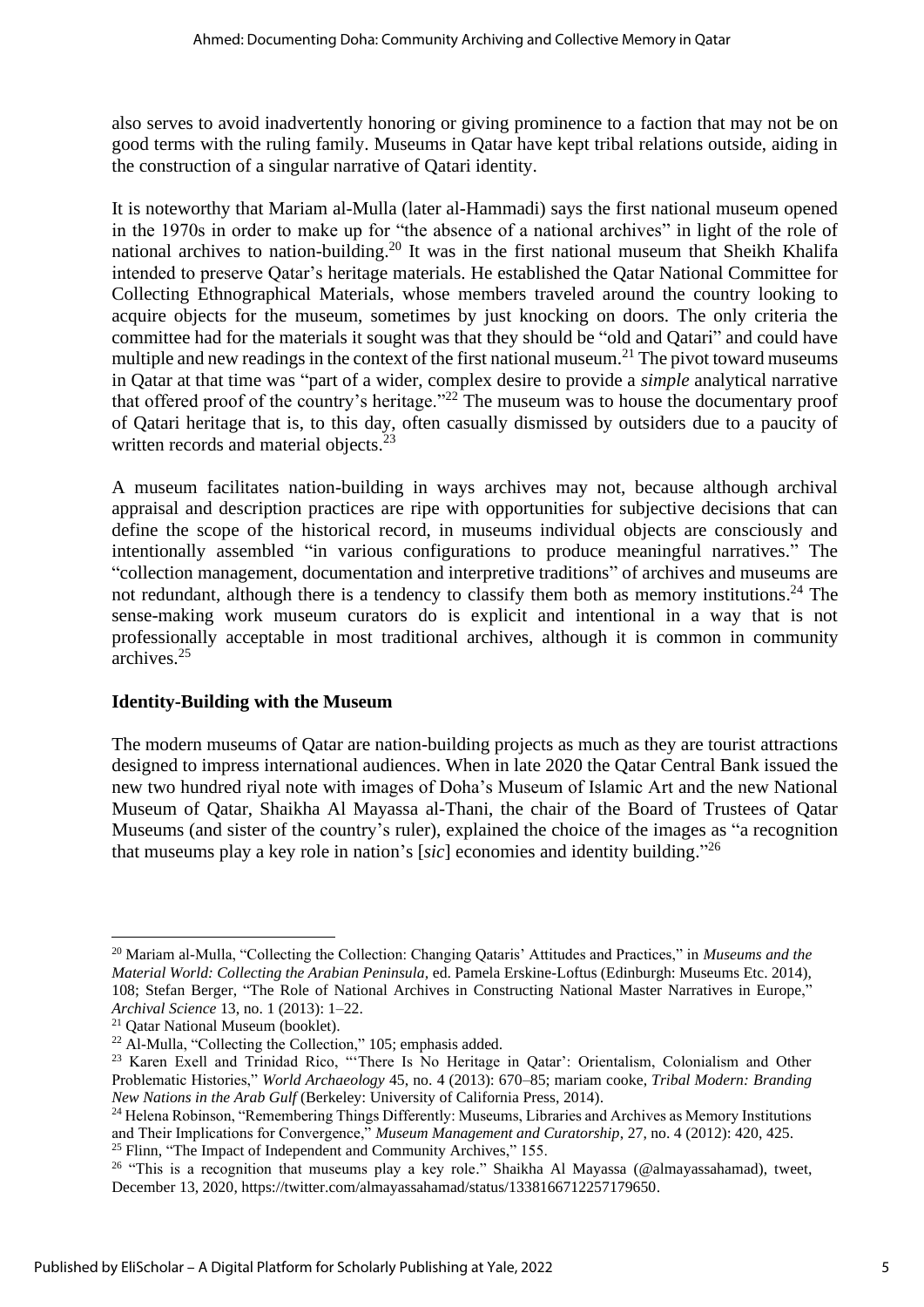Suzi Mirgani sees Qatar's museums as part of a top-down effort to "create a new national identity that is fluid and globally connected."<sup>27</sup> Karen Exell, a British heritage expert instrumental in the development of the 2019 National Museum of Oatar, notes the continued investment in "westernstyle museum projects" by the Qatari government as a demonstration of its "desire . . . to utilize western heritage institutions, epistemologies and methodologies as part of an agenda of international communication and cultural diplomacy."<sup>28</sup> These museums are celebrated in the West because of the extent to which they adhere to Western models and are able to accomplish this with considerable reference to foreign expertise.<sup>29</sup>

In the cultural heritage sector in Qatar, people designated as experts play a key role. In the Gulf, these experts are brought in from abroad to "oversee and manage" cultural heritage interventions in the region, with the rapid development of museums in Qatar attributed primarily to the role played by "foreign technical expertise."30

Ironically, not being intimately familiar with local culture and language does not prohibit one from being an expert controlling how heritage projects in the region are implemented. Neha Vora, an anthropologist who focuses on citizenship, belonging, and South Asian diasporas in the Arab Gulf, has shown how whiteness is a chief criterion for being considered an expert in the Gulf (and obviously outside of the Gulf as well). She writes that the white Westerner brings, in addition to their knowhow in the cultural heritage field (expertise), the "symbolic capital" of their whiteness, which serves as a "marker of their expert status, regardless of their skill set in comparison to other nationalities."<sup>31</sup> It seems natural to ask to what extent the flown-in or resident Western expatriate expert who is unfamiliar with (and at times dismissive of) Qatari culture can produce heritagebased exhibits and programming that engages the local population. Exell admits that the discourse and practices introduced by foreign heritage expertise in Qatar's museums are not intuitive and "do not represent local concerns."<sup>32</sup> Western heritage experts are aware of the criticisms of their work in the Gulf but counter that they are beholden to "top-down decision-making mechanisms and power structures" in which the ruling elites in a nondemocratic nation-state give dictates. Serena Iervolino, a European museum scholar who once taught in Qatar, is emphatic that, although Western expertise has been "critical" to the development of Qatar's museum sector, Qatar's museum program is not the handiwork of "foreign actors with unlimited agency."<sup>33</sup>

#### **Museum Outreach to Local Communities**

Mainstream museums in the Gulf are aware of the disconnect between their exhibitions and the local, native publics. They are also aware of the private collections of cultural heritage items circulated by people in the Gulf "deliberately outside the national collections and official national

<sup>27</sup> Suzi Mirgani, "Consumer Citizenship: National Identity and Museum Merchandise in Qatar," *Middle East Journal* 73, no. 4 (2019): 571.

<sup>&</sup>lt;sup>28</sup> Karen Exell, "Locating Qatar on the World Stage: Museums, Foreign Expertise and the Construction of Qatar's Contemporary Identity," in *Representing the Nation: Heritage, Museums, National Narratives and Identity in the Arab Gulf States*, ed. Pamela Erskine-Loftus, Victoria P. Hightower, and Mariam I. al-Mulla (London: Routledge, 2016), 27.

<sup>29</sup> Iervolino, "Qatar's Accelerated Developmental Model," 67–84.

<sup>30</sup> Trinidad Rico, "Expertise and Heritage Ethics in the Middle East," *International Journal of Middle East Studies* 49, no. 4 (2017): 743; Iervolino, "Qatar's Accelerated Developmental Model," 68.

<sup>&</sup>lt;sup>31</sup> Neha Vora, *Teach for Arabia: American Universities, Liberalism, and Transnational Qatar* (Stanford, Calif.: Stanford University Press, 2018), 47.

<sup>&</sup>lt;sup>32</sup> Exell, "Locating Qatar on the World Stage," 33.

<sup>33</sup> Iervolino, "Qatar's Accelerated Developmental Model," 79.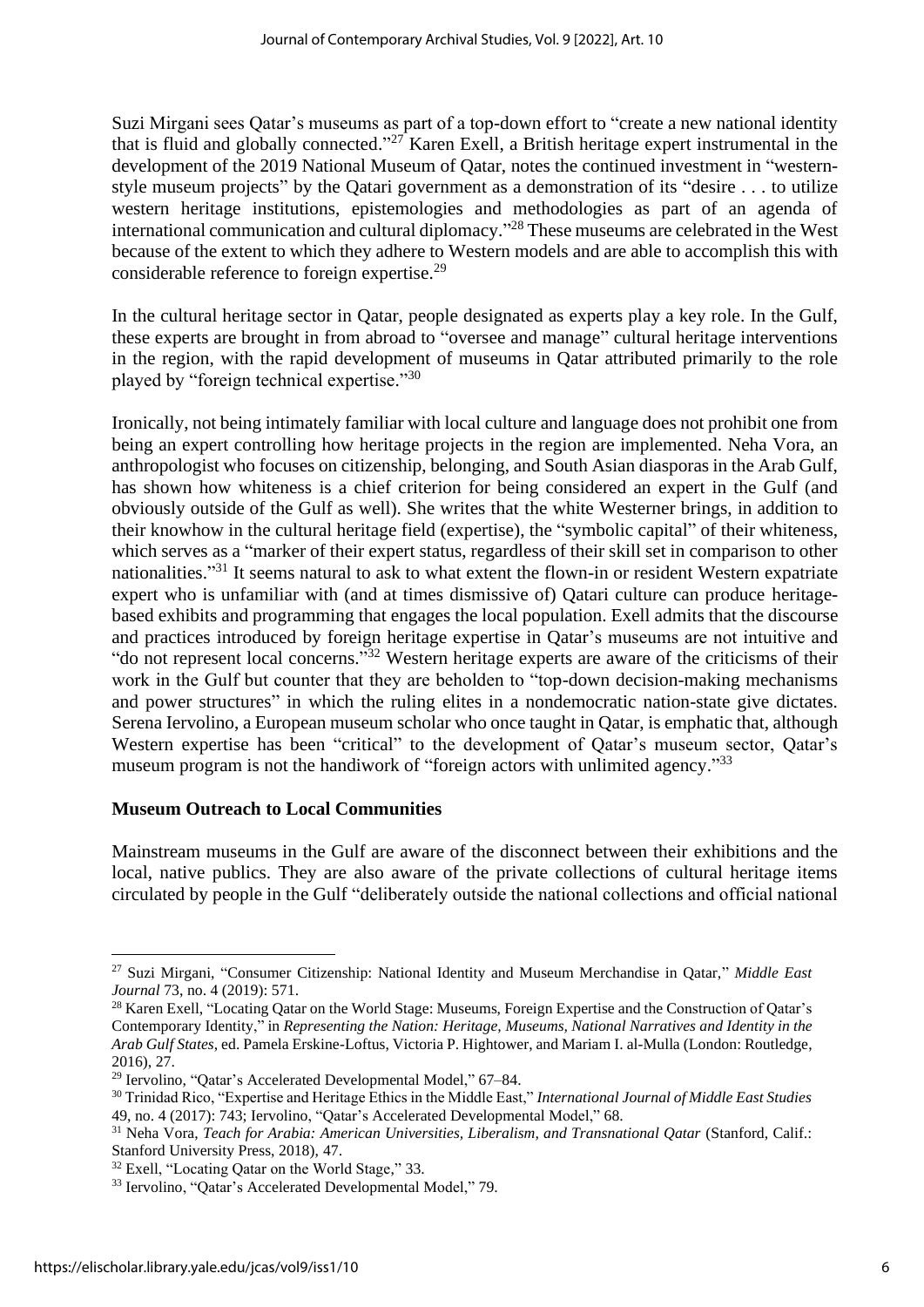heritage discourse."<sup>34</sup> The private museums of the Gulf (accessible to family and invited guests only) were some of the earliest heritage spaces locals created to demonstrate the issues and heritage concerns that matter to them, which either "intersect or deviate from the authorized historical narratives in state museums." In 2012, Qatar Museums, the government body that manages the country's museums, asked locals to show the contents of their collections publicly, via an exhibit entitled "Mal Lawal," and again in 2014–15, primarily with the goal of enticing locals to sell parts of their collections to the then in-progress National Museum of Qatar. It did not go unnoticed that the 2012 "Mal Lawal" exhibit received the highest percentage of visits by Qatari nationals to that point.<sup>35</sup> During a community listening session I attended at the National Museum of Qatar in early 2020 to plan for a third digital iteration of "Mal Lawal," a video of earlier years of the exhibit drew criticism from a Qatari man in attendance who noted the poor quality of the video and lamented the lack of documentation for previous iterations (although a book was published). A person involved with the project acknowledged the issue and said that many events have happened for which "there are not archives of them," highlighting a weakness in the formal heritage scene in Qatar in terms of documenting itself.

Elsewhere in the Gulf, the National Museum of the United Arab Emirates pursued similar outreach efforts. In 2014, it launched the "Lest We Forget: Structures of Memory" exhibit, which was the first in the country to put the personal belongings of Emiratis on display. This was followed by a 2015 version that focused on Emirati family photographs.<sup>36</sup> So, while museums in the Gulf, and the field of museums in general, are conscious of the need to relinquish some curatorial and interpretive control to the local community, the pressure put on them as international-facing, nation-building tools means that exhibits geared toward local audiences are rare and it does not seem as if the voices and viewpoints of local community collections wield any lasting influence.<sup>37</sup>

# **Community Archiving Activity on Social Media**

Examples of online Qatari community archiving show the documentation priorities that matter to those communities and the narrative frameworks used to engage their collective memory. In affirming their own memories via social media platforms (primarily Instagram and Twitter), those who practice community archiving among the local Qatari community put themselves into conversation with state heritage discourse, and in doing so highlight their own absences. Haidy Geismar sees social media as not only a commercial initiative but also a potent "form of selfexpression," and speaks of the possibilities platforms such as Instagram open to "archiving a slice of reality that was absent in the traditional archive, and in so doing makes it possible to incorporate that into circuits of value and the production of meaning."<sup>38</sup>

Instagram, as the key platform of what has been termed "visual social media," allows for the presentation of images and their description, categorization, and then group assessment or annotation, all crucial aspects to the community archiving process.<sup>39</sup> Instagram as archives is now a commonly used functional metaphor that, while not necessarily adhering to the best practices of traditional archival practices, has provided a platform for networked personal and collective

<sup>34</sup> Exell, "Locating Qatar on the World Stage," 37.

<sup>35</sup> Karen Exell, *Modernity and the Museum in the Arabian Peninsula* (London: Routledge, 2016), 166, 182.

<sup>36</sup> Hülya Yağcıoğlu, "Afterword: All Things Collected," in *All Things Arabia: Arabian Identity and Material Culture,* ed. Ileana Baird and Hülya Yağcıoğlu (Leiden: Brill, 2021), 227.

<sup>37</sup> Bernice Murphy, "Memory, History and Museums," *Museum International* 57, no. 3 (2005): 70–78.

<sup>38</sup> Haidy Geismar, "Instant Archives?" in *The Routledge Companion to Digital Ethnography*, ed. Larissa Hjorth et al. (New York: Routledge, 2017), 340, 341–42.

<sup>39</sup> Tama Leaver, Tim Highfield, and Crystal Abidin, *Instagram: Visual Social Media Cultures* (New York: Wiley, 2020); Geismar, "Instant Archives?" 331–43.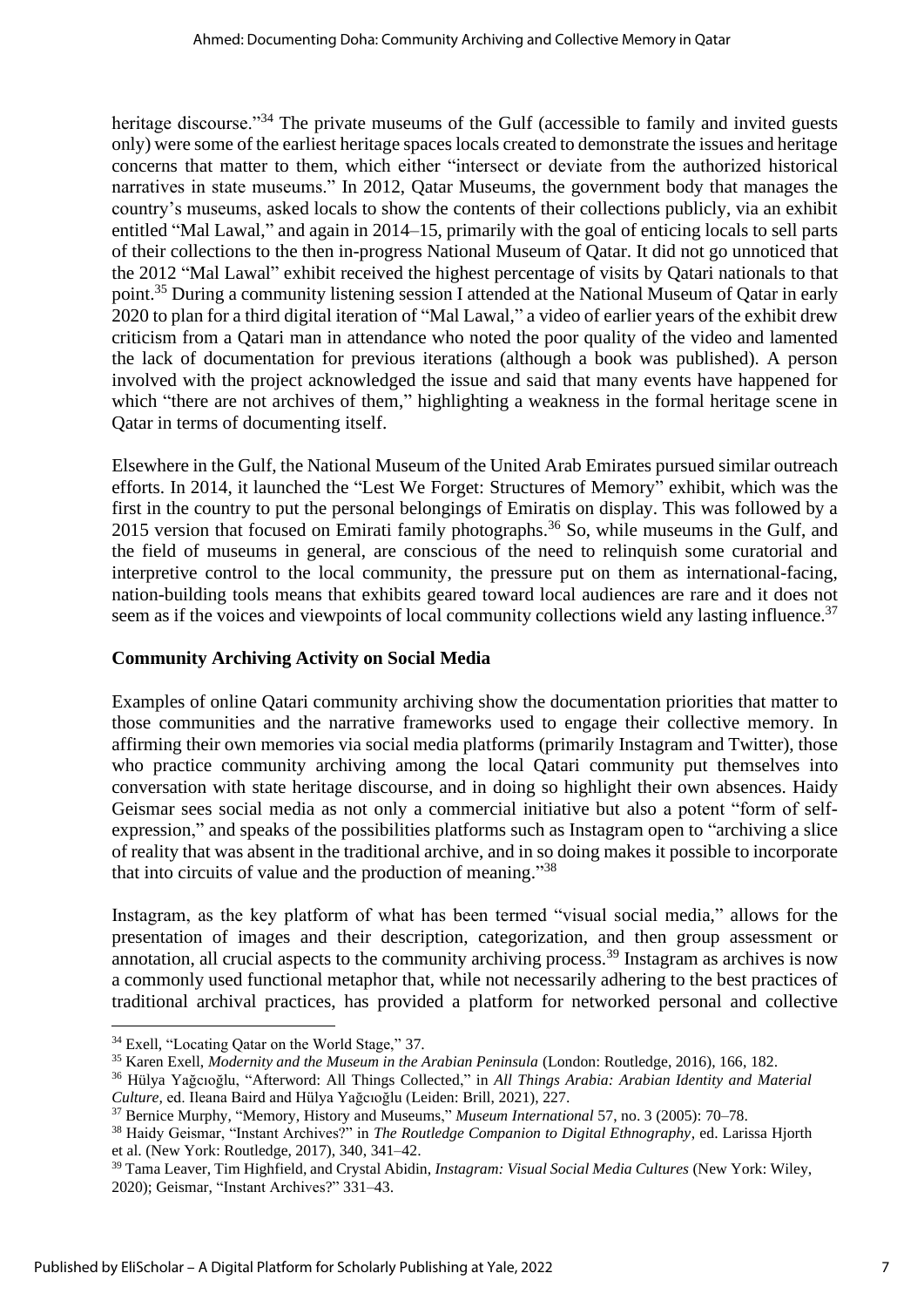memory.<sup>40</sup> Photographs posted on the site are essentially performances of memory that represent a negotiation between personal identity and collective memory.<sup>41</sup>

Pierre Nora, the noted French scholar of memory and identity, contends that modern-day memory is "archival," by which he means it is dependent on the material forms of records, such as the "the immediacy of the recording, [or] the visibility of the image." $42$  It is the photograph, the lost photograph, the photograph of old Qatar that Qataris seek out, collect, exhibit, and preserve as evidence of what once was and to demonstrate how much life has changed over the past few decades. They use these images in many of the ways that Susan Sontag says photographs perform memory work. All at once the photos of old Qatar "furnish evidence," are "defenses against anxiety," "promote nostalgia," and "testify to time's relentless melt." They serve as "tokens of absence" that allow people to inventory those very absences.<sup>43</sup>

#### **Documenting Doha**

Qatari community archiving on social media seeks to create past time in local space. Digital archivist Zakiya Collier sees the mounting of community-based archives on Instagram to be a kind of "archival activism" that meets people where they are because "Instagram is accessible and already a community space."<sup>44</sup> Michelle Caswell and colleagues found that space, both physical and digital, is central to the representational work of community archiving. Through the spaces that community archives inhabit, whether they be on the ground or on social media, communities create sites of belonging.<sup>45</sup> These sites assert the existence of the community on its own terms, often in the face of the "omissions of memory institutions" that produce situations to which Caswell had earlier applied the term "symbolic annihilation." <sup>46</sup> The community archiving spaces Qataris create on social media are Nora's sites of memory (*lieux de memoire*), the "material, symbolic, and functional" places where memory and history are entangled.<sup>47</sup> The following sections of this paper look at specific examples from Qatari social media accounts practicing community archiving. In the "places of memory" on Qatari social media, community archives' images (photos and video) "become 'timeless' (or better, time-thickened)," and the members of the online community "are all in the same times together." $48$ 

Asma al-Kuwari, who looked at the Qatari Instagram sites @mal\_awal0, @qadeem\_qtr, and @bokuwara\_archives, recognizes the memory work being done by those whom she calls "citizen archivists." She considers the sites to be efforts to keep the Qatari "community intact" in their efforts to connect Qataris with "their history" and "their memories."<sup>49</sup> However, she has been

<sup>40</sup> Elisa Serafinelli, "Networked Remembrance in the Time of Insta-Memories," *Social Media + Society* 6, no. 3 (2020): 1–12.

<sup>41</sup> Maria Paula Arias, "Instagram Trends: Visual Narratives of Embodied Experiences at the Museum of Islamic Art," paper presented at MW18: Museums and the Web, Vancouver, Canada, 2018, https://mw18.mwconf.org/ paper/instagram-trends-visual-narratives-of-embodied-experiences-at-the-museum-of-islamic-art/.

<sup>42</sup> Pierre Nora, "Between Memory and History: Les Lieux de Mémoire," *Representations* 26 (1989): 13.

<sup>43</sup> Susan Sontag, *On Photography* (New York: Farrar, Straus, and Giroux, 1977), 5, 8, 15, 22.

<sup>44</sup> Zakiya Collier, "Archival Activism: Community-Centred Approaches to Archives" (online webinar), Digital Repository of Ireland, October 22, 2020, https://dri.ie/recording-archival-activism-available.

<sup>45</sup> Michelle Caswell et al., "Imagining Transformative Spaces: The Personal-Political Sites of Community Archives," *Archival Science* 18, no. 1 (2018): 73–93.

<sup>46</sup> Caswell, "Seeing Yourself in History," 32, 27.

<sup>&</sup>lt;sup>47</sup> Nora, "Between Memory and History," 7.

<sup>48</sup> Nadav Hochman and Lev Manovich, "Zooming into an Instagram City: Reading the Local through social media," *First Monday*,18, no.7 (2013), https://doi.org/10.5210/fm.v18i7.4711.

<sup>49</sup> Asma al-Kuwari, "Instagram as Archives-Qatar" (Unpublished M.A. paper, University College of London, Qatar, 2019), 5.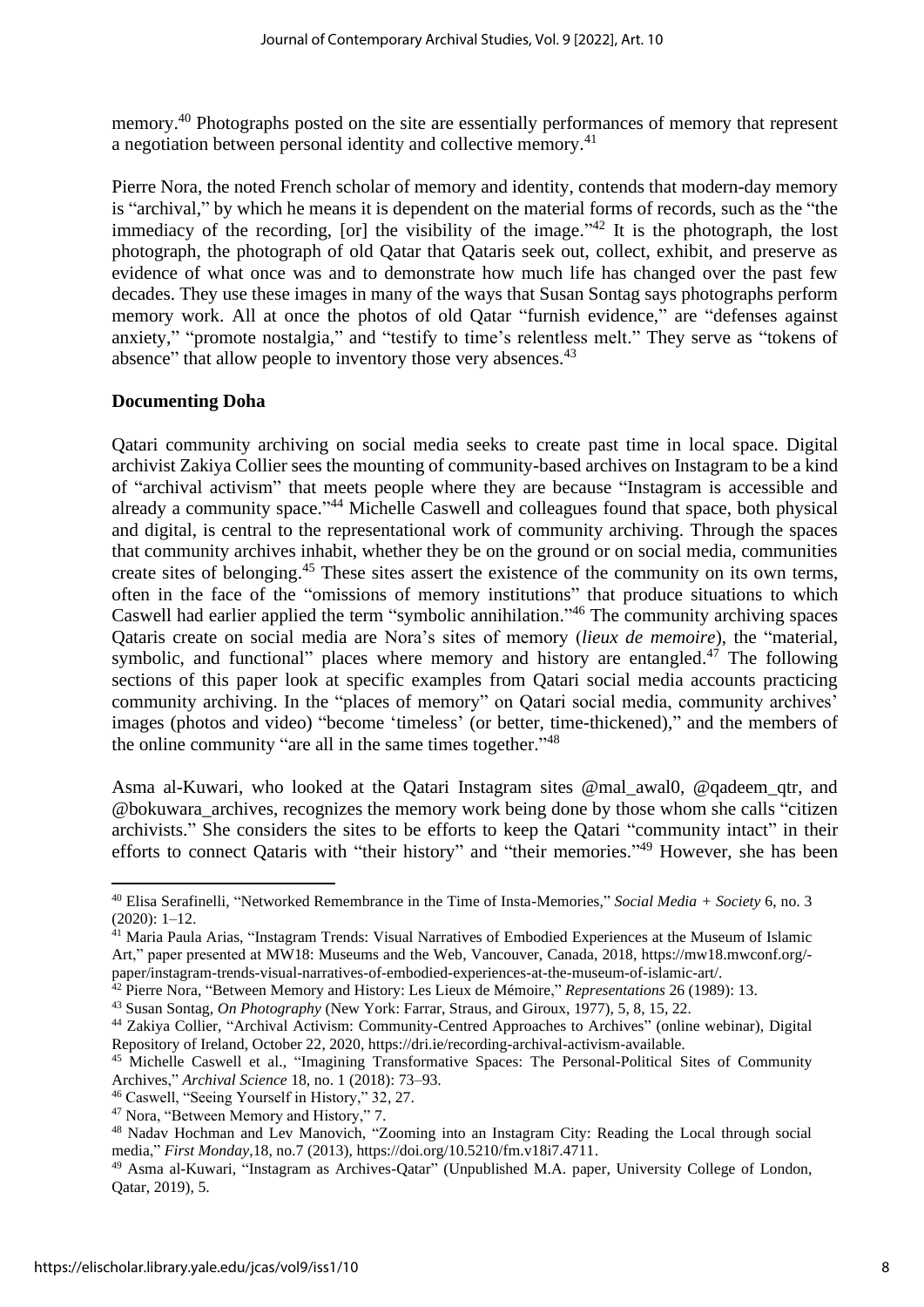hesitant to label them community archives although she deems them to have the potential to one day become full-fledged community archives in the model of what exists in the United States and United Kingdom. I argue that the Instagram accounts that al-Kuwari analyzed, in addition to the different Qatari Instagram and Twitter sites this paper considers, are all the products of "community archiving activity."<sup>50</sup> So, although Qatari community archiving practices may not manifest in the forms typical in the West, or use the term "community archives" to describe themselves, they are "the products of their attempts to document the history of their commonality."<sup>51</sup> Whether on Twitter or Instagram, the accounts document, teach, and actively remember what Qatar once was for the sake of the local community. This satisfies, for me, their acceptability as community archives, while al-Kuwari may have been looking for more intentional and explicit utilization of Western community archiving frameworks. On these sites, Qataris are using the Internet, like other community archives groups, as grounds wherein they make connections based on a relationship to an actual geographic location.<sup>52</sup> In these next few examples. I examine how four social media sites engage the general Qatari community in the documentation of collective memory. The sites came to my attention either through my own following of heritagebased sites or through their promotion in news articles and public talks. I believe they are salient examples because they are all consistently maintained by a person or group of people with conscious goals of documenting Qatari history, eliciting commentary and contributions from the Qatari public, and making connections beyond the actual social media platforms on which they are based.

## **@AnalogFilm.qa**

The Qatar based Analog Film Club is born of the anxiety people in the Gulf feel "that old space is being destroyed," and the compulsion people feel to use photography to document what is still standing.<sup>53</sup> The Instagram account and the on-the-ground club began with a simple premise: that the use of analog film is not "dead," and that it might actually be a good medium to document what is known as "old Doha," those parts of the city that show their age either in the sense of decay or the datedness of the architecture and that are slowly being conceded to new developments.<sup>54</sup> The founders of the club thought it poignant that a part of the city which is "slowly fading" could be documented with a dying form of documentation, analog film. Asmaa al-Mohannadi and colleagues refer to what is happening to the built environment in Doha as the loss of Qatari urban architectural identity, tracing the loss to modernization projects put into place by foreign consultants since the 1950s. The result, for the average Qatari, has been alienation from their local built environment through the demolition of "valuable vernacular structures or early-modern buildings," including family- and tribe-based neighborhoods and houses that were built based on sociocultural, religious, and tribal norms.<sup>55</sup> Trinidad Rico, a cultural heritage scholar whose work focuses on Qatar, cites the willful neglect of a specific historic neighborhood in Doha as an example of a "failure to heritagize," attributable to "structural shortcomings in methodological and discursive aspects of heritage preservation," and points to the "absences in the discursive and

<sup>50</sup> Long et al., "Popular Music," 99.

<sup>&</sup>lt;sup>51</sup> Flinn, Stevens, and Shepherd, "Whose Memories," 75.

<sup>52</sup> Andrew Flinn, "Community Histories, Community Archives: Some Opportunities and Challenges," *Journal of the Society of Archivists* 28, no. 2 (2007): 158.

<sup>53</sup> Nadia Rahman, "Place and Space in the Memory of United Arab Emirates Elders," in *Popular Culture and Political Identity in the Arab Gulf States*, ed. Alanoud Alsharekh and Robert Springborg (London: Middle East Institute SOAS, 2008), 38; Sontag, *On Photography,* 24.

<sup>54</sup> A. al Baker and A. Debrina, "Nostalgic Portraits of a Bygone Doha," *New York Times Style Magazine,* November 16, 2020, https://tstyleqatar.com/nostalgic\_doha/.

<sup>55</sup> Asmaa al-Mohannadi, Raffaello Furlan, and Mark David Major, "A Cultural Heritage Framework for Preserving Qatari Vernacular Domestic Architecture," *Sustainability* 12, no. 18 (2020): 2.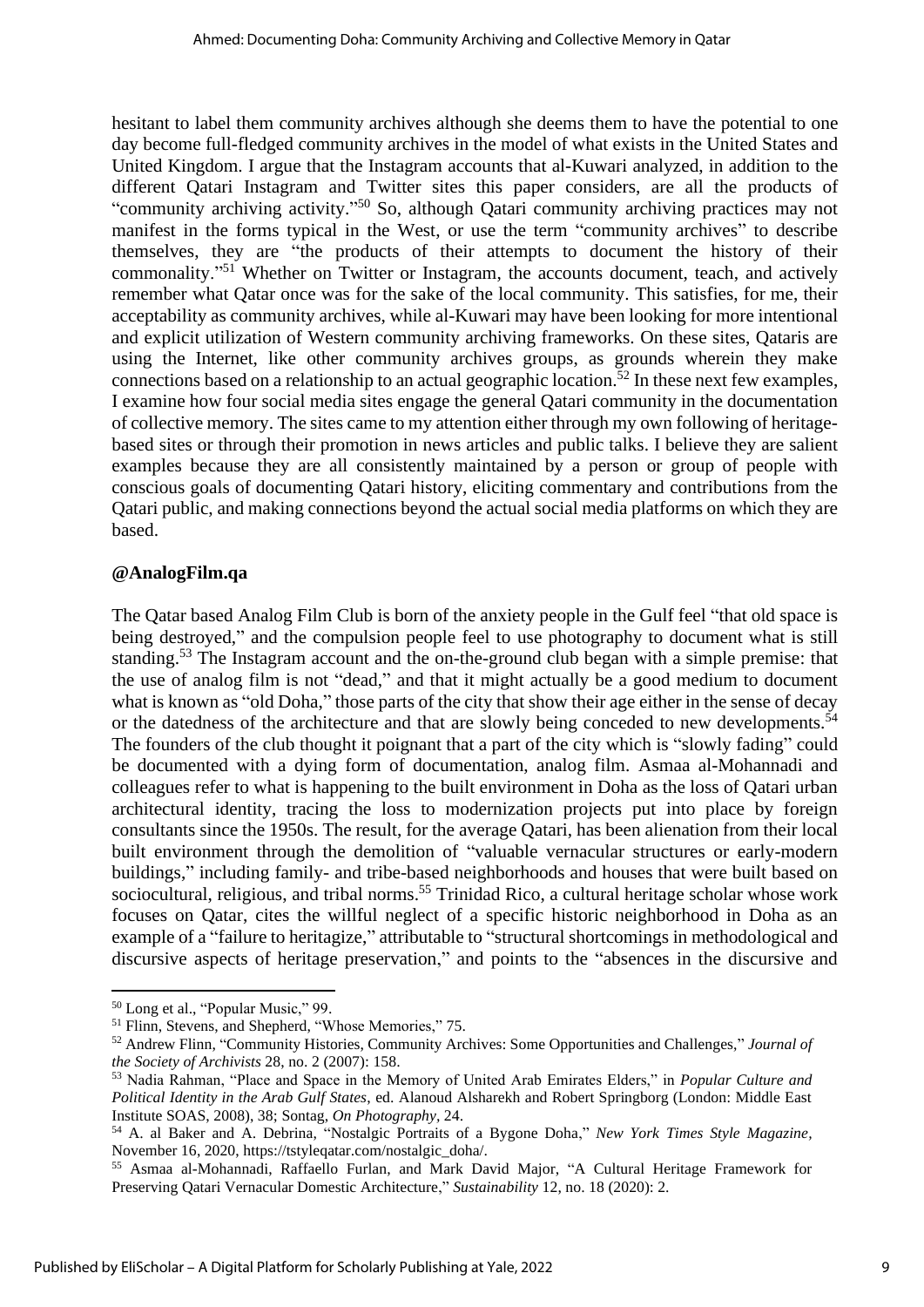material practices of heritage preservation" that need to be studied.<sup>56</sup> Community archiving activity in Qatar blooms in these absences.

The Analog Film Club of Qatar, which at one point described itself as being "from film photographers [and] for film photographers," has 1,440 followers (at the time of this writing) and features the photographs of those who post their photos using the tag #analogqatar. Photographers also post information on the camera and film used to take their photos. While membership is not entirely Qatari, members seem united in the goal of capturing the ever-fleeting past in everyday Qatar. The club arranges "photowalks" of decaying neighborhoods or old buildings of historical significance, for example, a popular movie theater or a formerly prestigious school. These nostalgia walks enable the club to document old Doha, capture it, hold it close, and stop it from passing on. They are active attempts to document what once was and what may likely not be for much longer, and to juxtapose, where possible, the relics of old Doha with its newest forms. On November 28, 2020, a member posted a photo of Souq al Ali, one of the older markets in Doha and a go-to place for tailors of traditional clothing, incense sellers, and other traders of cultural paraphernalia. Its description read, "Souq Al Ali on film. #35mm #ektar100." It received 107 likes. One follower responded simply with the word "timeless." On January 16, 2021, a photo of a preadolescent boy of South Asian background posed with his scooter in front of the traditional door of an old house was posted with the description, "Environmental portraits in Old Doha / Rolliefex f2.8 / Kodak Potra 160 / Lab: @khalifaartcenter." A photo with a similar composition posted on December 15, 2020, captured a young South Asian man walking past a building that was dilapidated and empty; at an angle behind him, the viewer sees the tell-tale older traditional doors of buildings in old Doha. The photo was posted to Instagram with the description, "Sometimes [*sic*] before the building of the new Doha / Konika c35 / Kodak gold." The photos, while documenting old Doha, do not try to hide the present and the presence of the marginalized, mostly South Asian migrant workers who still inhabit some of the decaying buildings, keeping them in use for a little longer.

#### **@Turath\_Lawal**

@Turath\_Lawal is a Qatari Instagram site with 114,000 followers at the time of this writing. It was begun in 2011 by Jaber al-Hajri, then a university student who was unsatisfied with the lack of information on Qatari heritage he found either online or in local libraries. Al-Hajri, who describes himself as a researcher and expert of Qatari heritage, lauds the older generation of Qataris who have preserved or memorized important aspects of Qatari culture such as folk sayings (*amthal sha'abia*) and poetry (*qasā'id*), arguing that they are a source from which his account has greatly benefited. Today, the material he shares on Instagram (and to a lesser extent on a twin Twitter account) are the product of his personal research, which includes texts and information he has gathered orally from Qataris. Al-Hajri defines heritage as that which is "taken from earlier generations without being changed [*bidun taghir*]," and he says that "heritage is a message. . . . It is 'identity.'" During an online talk at the Qatar National Library in December 2020, al-Hajri stated emphatically that "there is heritage [*turāth*] in every house, and every person carries with(in) them heritage," before adding again that he has found more benefit from people than from books.<sup>57</sup>

Al-Hajri describes the @Turath Lawal Instagram site as a valuable reference source for the community that has become a serious responsibility. He is adamant that the site needs outside

<sup>56</sup> Trinidad Rico, "Heritage Failure and Its Public: Thoughts on the Preservation of Old Doha, Qatar," *Public Historian* 41, no. 1 (2019): 120, 114.

<sup>57</sup> Jaber al-Hajri, "Promoting Qatari Heritage with Social Media with Turath Lawal" (online talk), Qatar National Library, December 15, 2020.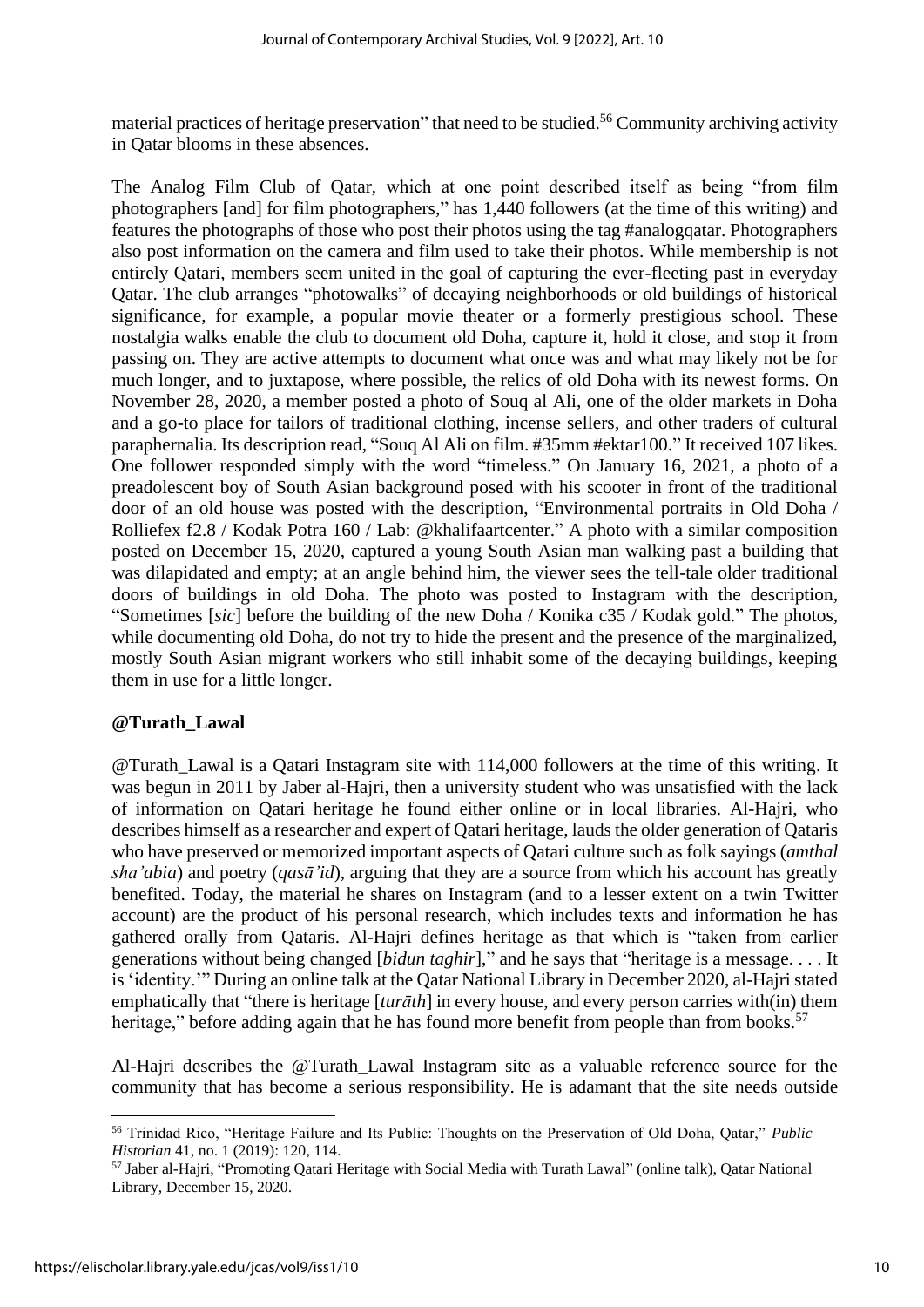support because of the demands the Qatari community puts on it. Al-Hajri's stewardship of @Turath\_Lawal is reminiscent of the dynamics of community archives that Anne Gilliland and Andrew Flinn note when they explain that

Roles within community-based archives often do not fall into the clearly defined categories we might expect to find in mainstream heritage bodies. Collectors and curators, community archivists and the users of community archives are often the same individuals. Many community archives are based around one or two key personal collections, with these collectors often being at the core of the organisation providing much of the inspiration and drive. The personal sacrifice and drive to document that many of these central figures exhibit is both crucial to the initial growth and survival of these archives but also represents a potential problem in terms of identifying equally committed successors to take on the archive.<sup>58</sup>

The @Turath\_Lawal Instagram account, with its multiple themed collections on different aspects of the Qatari past and present, is functioning as a community archives, providing access to materials that validate and preserve the memories of the local Qatari population. It makes dynamic use of video, film photography, and aerial photos, some of which have been published elsewhere, to document customs, terms, and knowledge that is slowly being lost.

For example, on January 19, 2021, the site posted a black-and-white photo of a Qatari scrivener who would work in the marketplace producing whatever documents were needed by his clients, who were primarily illiterate. It provided a description of the kinds of documents the scrivener might produce as well as the instruments used.

@Turath\_Lawal uses photos of the past in ways that engage its followers in emotive longing for the Qatari past. On January 18, 2021, al-Hajri posted a picture of the front of a dilapidated house with a large green decorative door with ironwork and a smaller door carved into its bottom right side. From the metal bars at the top of the door, overgrown palm trees can be seen. In the description, al-Hajri complimented the design of the door and the beauty of the palm trees before telling us that it was the house of his grandfather. He then offered a prayer for all the people who lived in the house (who presumably have now died). Another photo of a door was posted on January 6. This worn, metal door is not decorative and the cement walls around it are in decay. With the photo was posted a poetic commentary, "They went away and left the door locked [there is a padlock on the door] / I pass by the door for no reason / perhaps I might get a glimpse of you / or of someone who beheld you." The post received 1,060 likes and a follower responded with their own poetry about a house with walls but no roof. In the follower's poem, the house speaks to the shocked passerby about the fleetingness of life.

On the @Turath\_Lawal Instagram site it becomes apparent that actual people from the past are intimately missed as well as traditions and built structures. On September 15, 2020, the account posted a picture of a group of Qatari boys standing in front of a doorway of a house that would now be considered part of old Doha. An older Qatari woman in traditional dress has just walked past them, perhaps having exited the house. The photo was accompanied by a lamentation that the time captured in the photo is no longer. It received 1,154 likes with followers lamenting the passing of such a "good era," using the crying and broken heart emoticons as punctuation.

<sup>58</sup> Anne Gilliland and Andrew Flinn, "Community Archives: What Are We Really Talking About?" CIRN Prato Community Informatics Conference, October 28–30, 2013, 9, https://www.monash.edu/\_\_data/assets/pdf\_file/- 0007/920626/gilliland\_flinn\_keynote.pdf.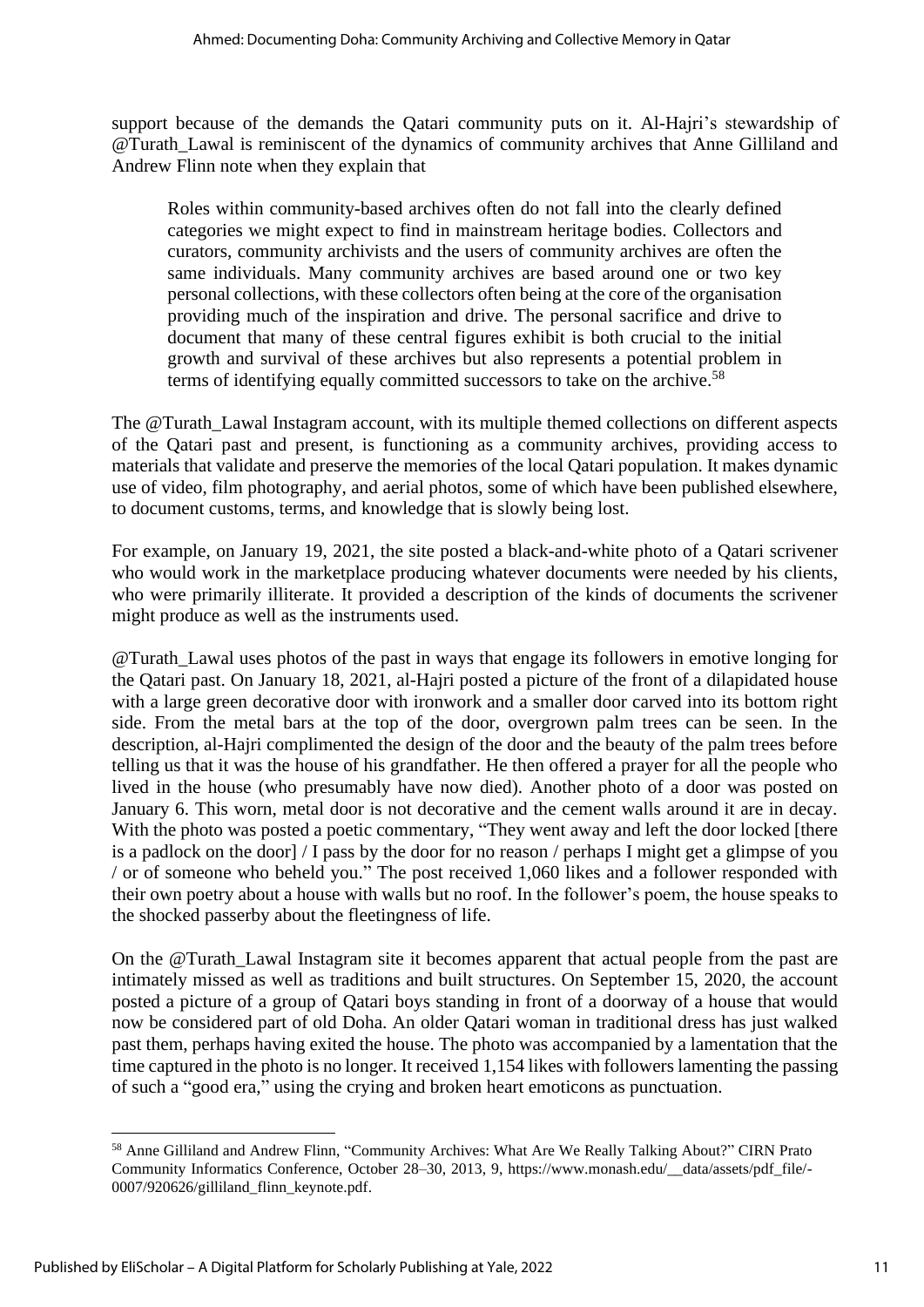# **@Qatar\_identity**

Begun in 2012 by an unaffiliated group of Qatari youth with the stated goal of "supporting, valuing and preserving [Qatari] identity," the @Qatar\_identity twitter account tweets images from the past, often asking, "Do you know what this image is? What does this image mean to you?" Its relatively modest number of followers (4,959 at the time of this writing) may submit materials they want to share related to Qatari identity, a definition of which is in the account's pinned tweet. This definition explains that identity encompasses all those living in the same land with shared religion, language, and dress, as well as the norms and traditions (*a'dāt wa taqālid*) that are passed from generation to generation (literally, from parents and grandparents). It then connects identity to the 2030 vision for the country, goals for human development promoted by the government.

The followers of the @Qatar\_identity account engage the prompts with emotive and informative responses. On December 4, 2020, the account posted a photo of an old sewing machine that a follower had shared with its signature questions, "Do you know what this image is? What does this image mean to you?" One of the first people to respond provided the old Qatari Arabic term for the machine. Another follower wrote that their mother used such a machine to sew their *dara'a* (traditional girls' dresses). Another follower replied that sewing machines were important to the livelihoods of many Qataris in the past who used them to start businesses. Yet another twitter user added that in the past, the machine would have been one of the most important possessions in a Qatari home.

On June 18, 2020, the account tweeted out a vintage video clip of a radio announcing the names of students who had successfully passed their classes. It asked, "Who followed the announcement of the results on the radio? What were your feelings while you waited to hear your name?" The post elicited many affective responses from the twitter users. One person said that they felt "joy" while another wrote that they would hold their breath while listening, ostensibly out of nervous excitement. Another person explained that they cried when they listened to the radio, adding, "It would be impossible to forget how I felt." "Those were the best days," another person commented in the replies to the initial tweet.

@Qatar\_identity is actively working to nourish and harvest the memories of the local community, providing a platform for people to share and document their artifacts and recollections. In addition to its own original tweets, it often retweets from another account, Dhakirat Qatar (@atiqasoliti), one of the most extensive Qatari social media accounts on Twitter carrying out the work of community archiving.

# **Dhakirat Qatar**

In the biography for the Dhakirat Qatar (@atiqasoliti) account, its founder, Ateeq Muhammad al-Sulaiti, expresses his interest in Qatari "historical pictures and folk traditions." Begun in 2011, the account has 22,900 followers on Twitter at the time of this writing. Al-Sulaiti summons the community through his posts, sometimes by simply posting a picture of a place that no longer exists or that has changed drastically since the time the photo was taken. Supportive descriptive information (metadata) may be partial, and there are times when he does not have complete information and is asking his followers for their "observations and suggestions." For example, on January 7, 2021, the account posted a photo of a popular shop from 1960s Qatar and asked for information on its location. Qatari Twitter users chimed in with the name of the street and the neighborhood where the store once stood.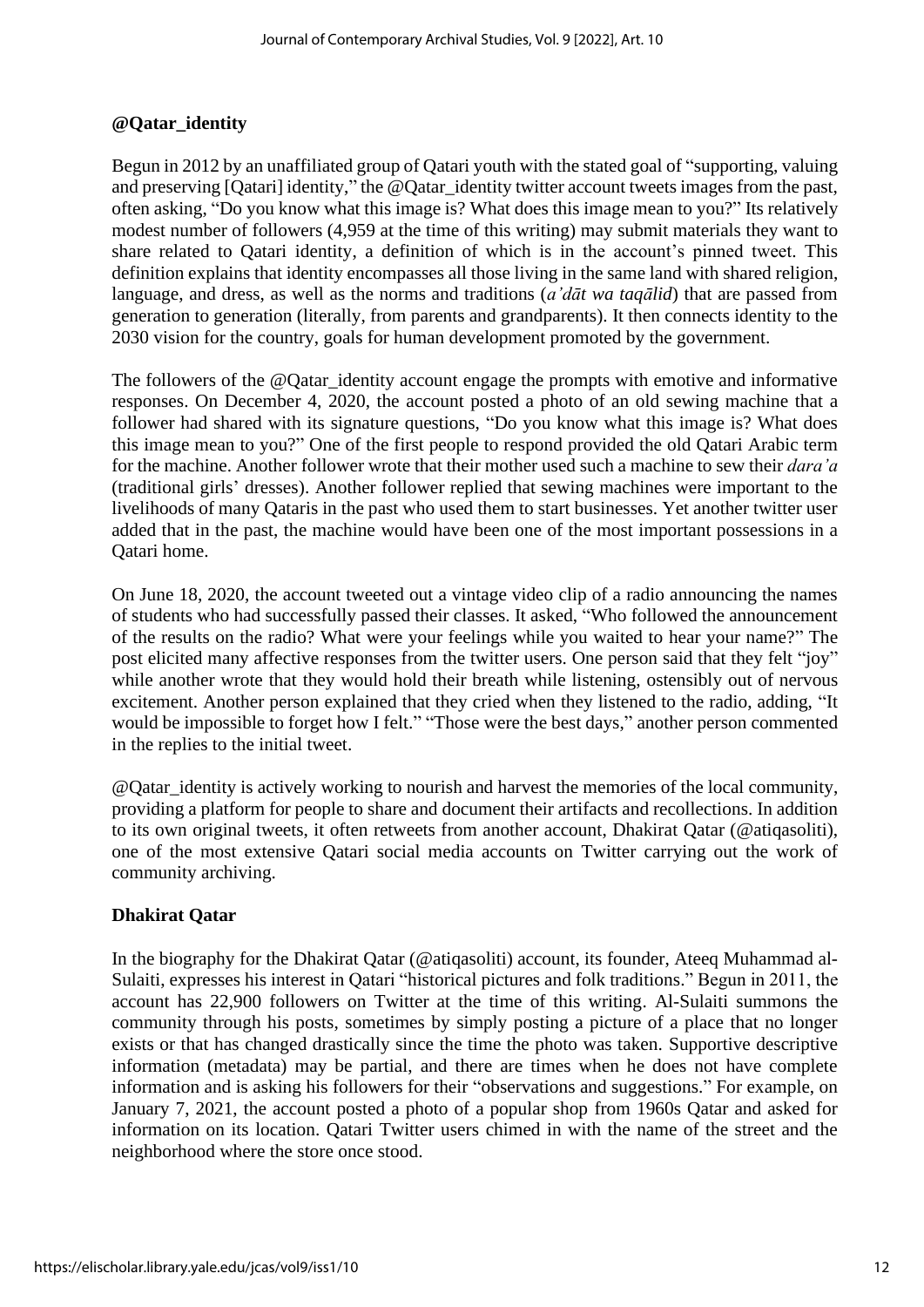On December 31, 2020, the account posted a picture of a mosque from the 1960s. A Twitter user replied that it was her grandfather's mosque (meaning he built it). Another user said, "I grew up seeing this mosque and learned to pray in it." The granddaughter replied again to say that "the land is still there, but the building is not [heartbreak emoticon]." She reminded readers that her grandfather's intention for the mosque was that it be a perpetual pious endowment (*waqf*) and therefore needs to be continued by someone.

Dhakirat Qatar, which can be translated as "memories of Qatar," often explains the Qatari past through posts that highlight "firsts." Photos of what the site says was the first community hospital in Qatar were posted on December 3, 2020, some showing people waiting in its courtyard area in the 1940s and 1950s. Later that month on December 31, the account posted a photo of the first building to have been supplied with electricity in Doha, giving its official name and then its more popular name and location in the eastern part of Doha. In another post from December 10, followers saw a 1970s photo of the original dam in a neighborhood called "the dam" (*al-Sadd*), which explains why the modern neighborhood was given that name. Dhakirat Qatar wants to both teach and learn from the local Qatari community as it carries out its documentation of the country's past.

## **Conclusion**

If the role of social media in societal discourse in the Gulf has been understudied, then the place of heritage-focused social media accounts actively practicing community archiving has been given even less attention.<sup>59</sup> This paper has sought to demonstrate how the Instagram and Twitter accounts made by Qataris to document their communities are inserting themselves into an internal discourse about how Qatari pasts should be remembered. These accounts are actively documenting what has been and is being lost, not just with a passing hashtag but with narrative and often crowdsourced descriptions. The community archives collections they create fill the need left by a perceived absence of relatable representations of the past in formal heritage institutions in the country. The audience for these community archiving social media accounts consists of Qataris or long-term residents of Qatar who long for a past that has been bulldozed and is being transformed daily. The photographs shared via social media help to build "a new world of memory."<sup>60</sup>

While community archiving has not yet become a term Qataris apply when documenting their heritage, it is an activity regularly being practiced in local private museums and on social media sites. As creative and inspiring as community archives can be, they are also a reminder of the failure of the formal heritage sector to adequately engage with heterogenous narratives.<sup>61</sup> Furthermore, they highlight that "groups who share common beliefs, geographies, ethnicities or lifestyles" cannot wait around to be documented by experts.<sup>62</sup>

The sustainability of community archiving social media accounts is tenuous due to lack of infrastructure for long-term digital preservation.<sup>63</sup> In the case of such accounts, the preservation burden is placed on those who manage the accounts, and while account holders are able to

<sup>59</sup> Jocelyn Sage Mitchell, "#Blockade: Social Media and the Gulf Diplomatic Crisis," *Review of Middle East Studies* 53, no. 2 (2019): 200–220.

<sup>60</sup> Jason Kalin, "Remembering with Rephotography: A Social Practice for the Inventions of Memories," *Visual Communication Quarterly* 20, no. 3 (2013): 168–79.

<sup>61</sup> Gilliland and Flinn, "Community Archives," 14.

<sup>62</sup> Jeanette Bastian, "Documenting Communities through the Lens of Collective Memory," in *Identity Palimpsests: Archiving Ethnicity in the US and Canada*, ed. A. S. Levi and D. Daniel (Sacramento: Litwin Books, 2013), 26.

<sup>63</sup> Flinn, "Community Histories, Community Archives," 158.